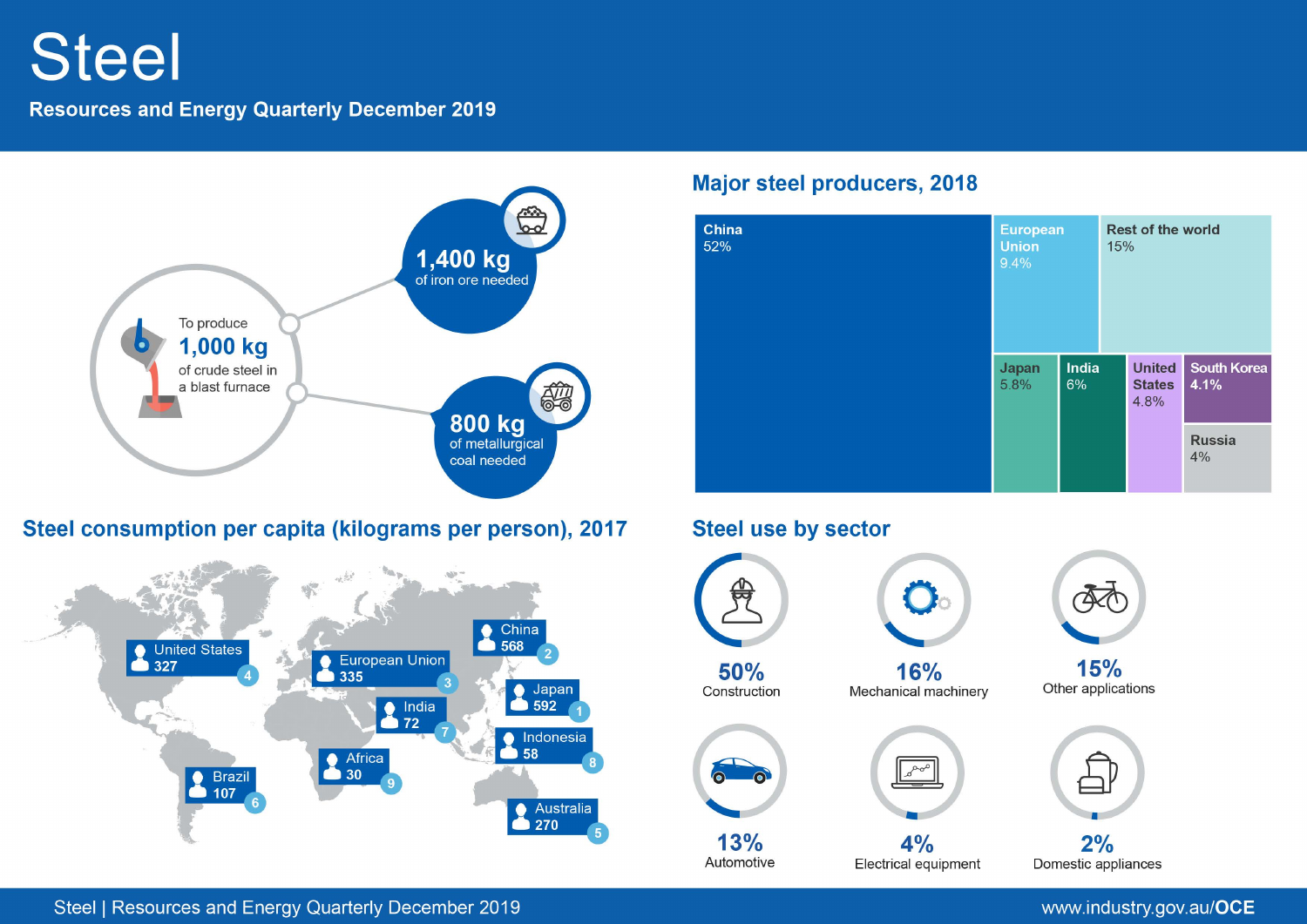#### **3.1 Summary**

- World steel production eased off in late 2019, as global economic uncertainty continued to affect steel markets.
- **Trade tensions and a recent slowdown in automotive production have** resulted in a more fraught outlook for steel production.
- **•** World steel production is forecast to grow slowly over the outlook period, increasing by around 1 per cent between 2019 and 2021.

## **3.2 World consumption and production**

#### Steel markets are responding to trade tensions

Automotive production trended down across most countries over the second half of 2019, resulting in more stagnant steel demand towards the end of the year. The causes of slowing automotive demand include falling consumer sentiment, lack of certainty over vehicle emissions policies in many countries, and postponements of purchasing decisions amidst the expected rise in electric vehicle sales. Industrial production growth has now slipped below broader economic growth across much of the world.

European Union (EU) steel output fell in October (for the 10<sup>th</sup> successive month), as well as in Japan and South Korea. Growth is also softening in India, and appears to have halted in the US, though this may be just a temporary downturn (Figure 3.1). Growth in Vietnam is accelerating, with steel output increasing by almost a third over the past 12 months.

#### Chinese steel markets are defying the broader trend

Chinese steel demand is more tilted towards infrastructure and construction than in most other countries, and government backing for these sectors has kept Chinese steel demand relatively strong, though margins have become squeezed (Figure 3.2). There have been signs of increasing weakness in recent months, with annual growth in China's Fixed Asset Investment dropping to 5.2 per cent in October. This is a 20-year low, and falls short of expectations, which had been for growth of 5.4 per cent.

#### **Figure 3.1: Steel production by region**



Source: World Steel Association (2019); Bloomberg (2019)

#### **Figure 3.2: Steel industry profits in China**



Notes: Monthly average for integrated basic oxygen furnace (BOF) steel mills Source: Bloomberg (2019) China BOF Steel Profit Index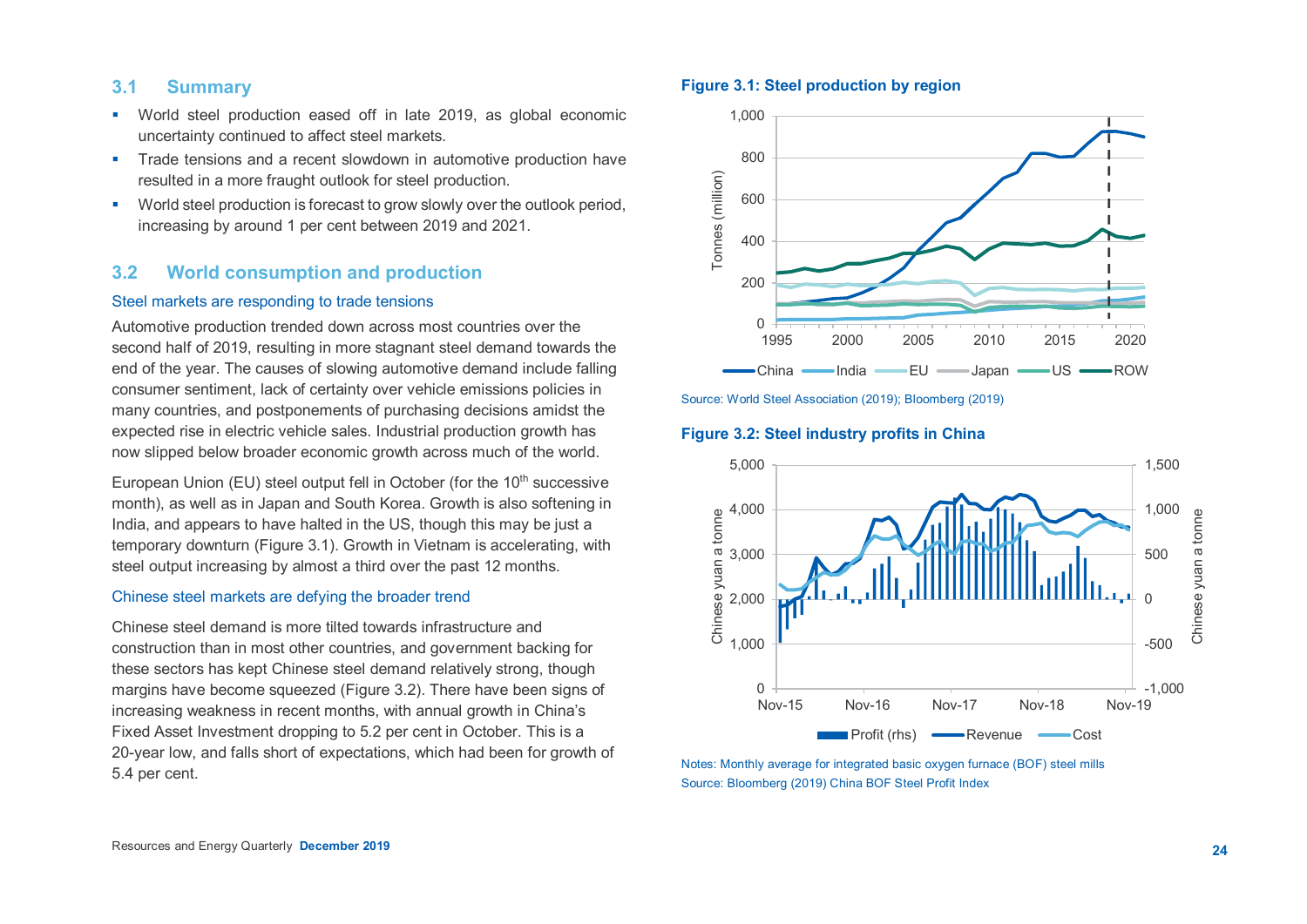Industrial production also grew at a relatively soft rate of 4.7 per cent over the year to October, similarly falling short of expectations.

Chinese steel production eased to 2.6 million tonnes a day in October, and scheduled winter production cuts — while less severe than observed in previous years — make it unlikely that steel production will grow in any significant way over the upcoming March quarter 2020.

#### Global steel production is entering an uncertain period

Global steel production is expected to have eased marginally in 2019. Chinese production, which dominates the global steel market, is forecast to have been steady in 2019, following years of strong growth (Figure 3.3).

Steel production in China is heavily state supported, but faces significant downside risks, due to broader global uncertainty (Figure 3.4); tighter environmental regulations are also likely to play a role. The Chinese Government has announced new air quality targets, with concentrations of particles below 2.5 microns to fall by 4 per cent through the year, and heavy pollution days set to fall by 6 per cent. While substantial, these goals were revised down from earlier drafts, and may be managed in most cases without significant impact on production.

Liuzhou Steel and Chanjiang Steel are set to close facilities by 2021, and production is scheduled to fall at the Tianjin Rochcheck Steel Group, where a blast furnace plant is set to close. Several facilities are also reducing output, including in Hebei Province, where production is being reduced by 14 million tonnes, and Shanxi, where steel output is set to fall by 1.75 million tonnes.

The premium for high-grade iron ore has eased in recent months, perhaps reflecting an attempt by Chinese steel mills to reduce costs. However, production is likely to stay high, with steel output high at most facilities and winter production cuts likely to be modest.

#### **Figure 3.3: China's steel consumption, production and exports**



Source: Bloomberg (2019) World Steel Association; Department of Industry, Innovation and Science (2019)

#### **Figure 3.4: Forecast for Chinese steel inputs**



Source: Bureau of International Recycling (2018) World Steel Recycling in Figures 2013– 2017; Bloomberg (2019) World Steel Association; Department of Industry, Innovation and Science (2019)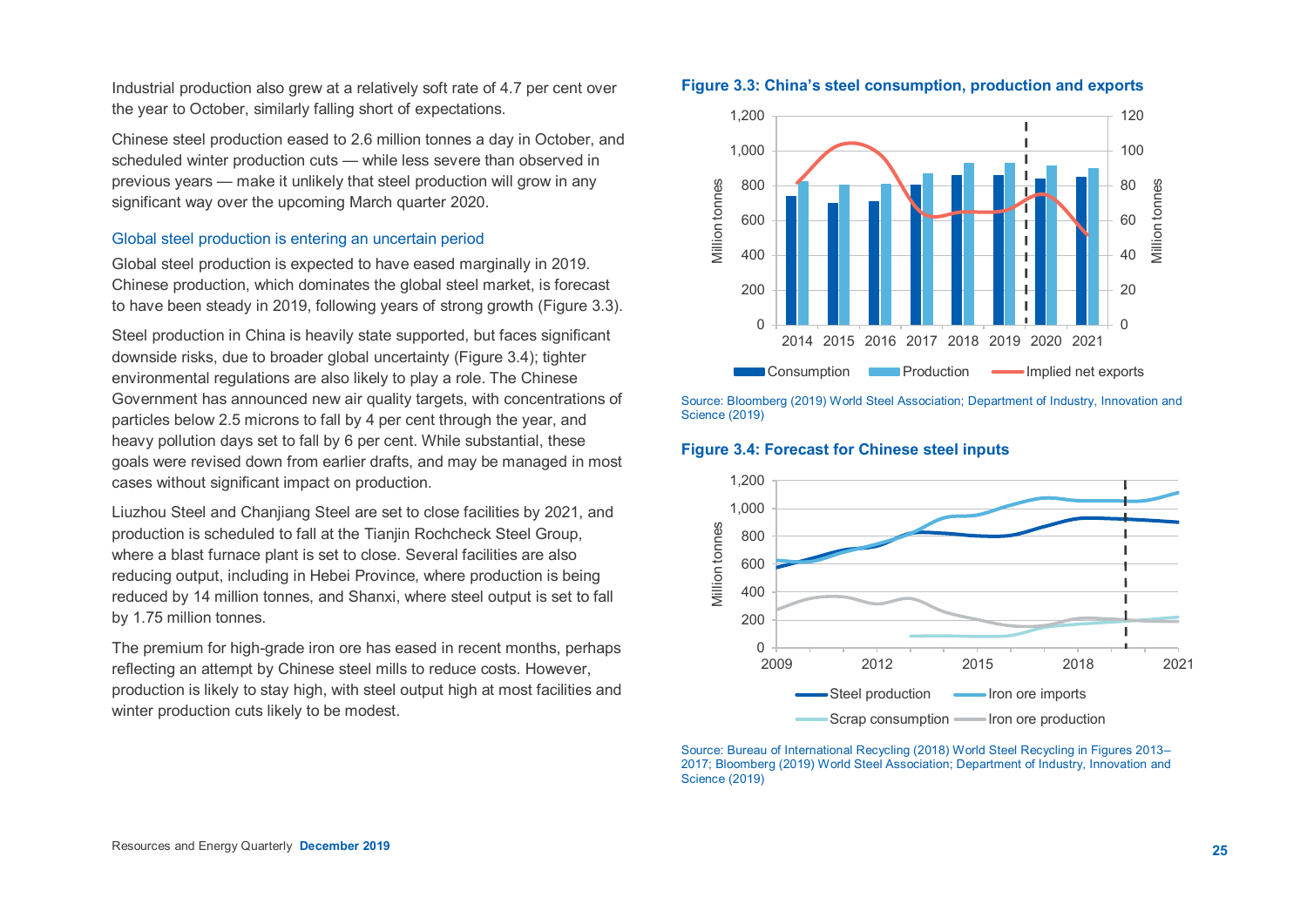#### Emerging economies in Asia are becoming increasingly important

Growth in emerging Asia is dominated by India and Vietnam, who have unveiled detailed plans to develop much larger steel industries.

Due to its size, India has become a pivotal player in global steel production over the last five years (Figure 3.5). However, Indian production faces an array of challenges which include tight margins, ample international supply, domestic economic slowdown, and global trade tensions. Nearterm Indian production may also be disrupted by the expiry of 232 mining leases in March 2020.

#### Steel production is easing elsewhere

Steel production in the EU faces some similar challenges, with potential oversupply and trade tensions leading to falling profitability. European steel production in 2019 is likely to decline by about 3 per cent. Tata Steel — a large steelmaker based in Mumbai — announced 3,000 jobs would likely be cut in the United Kingdom (UK) and the Netherlands, as a result of the deteriorating outlook. This follows the collapse of British Steel — the second largest steelmaker in the UK — which went into liquidation in May and subsequent takeover by the Chinese-owned Jingye Group. On the upside, provisional signs are emerging that the recent decline in automotive production may be starting to reverse in parts of Europe: if this trend continues, steel production may track up again in 2020.

In Japan, the steel outlook remains relatively modest, largely due to a decline in manufacturing growth during 2019. However, recent stimulus announcements may provide some upside in 2020. Steel production in the US has also lost momentum in recent months, reflecting the impact of lower global automotive production and trade tensions. However, most US steelmakers remain profitable and more resilient than those in Europe.

Steel production around the world will likely continue to track closely with global industrial production and automotive construction, making these measures crucial to the fortunes of global steelmakers. Steelmakers in most countries are ending 2019 with lower profits, tighter margins and a more negative production trend than at the start of the year (Figure 3.6).

#### **Figure 3.5: Steel production by region**



Source: World Steel Association (2019); Department of Industry, Innovation and Science (2019)

#### **Figure 3.6: Steel production growth by region**



Source: Bloomberg (2019) World Steel Association